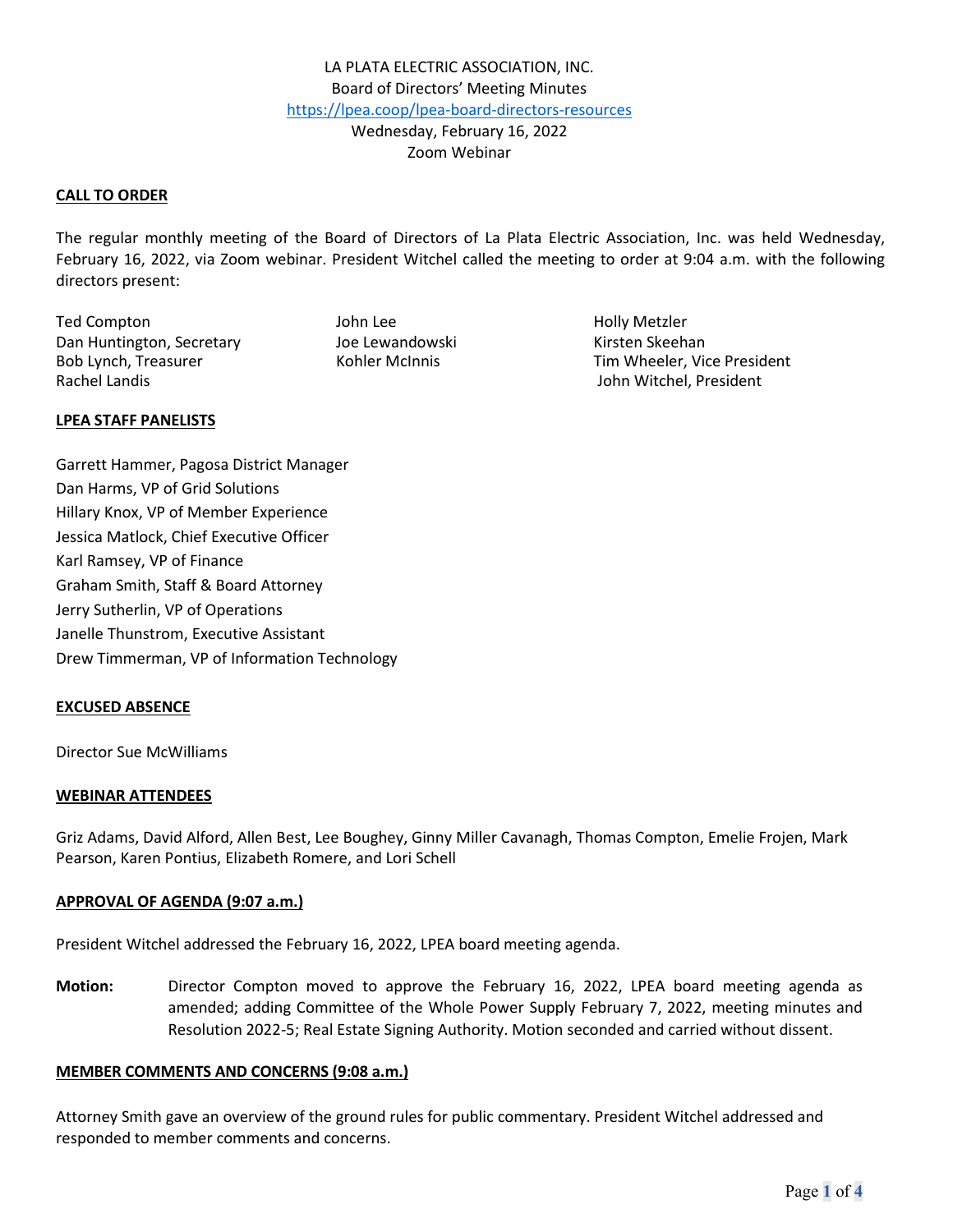# **CONSENT BOARD ITEMS (9:11 a.m.)**

President Witchel addressed the Consent Board Items.

**Motion:** Director McInnis moved to approve the remaining Consent Board Items: The January Board of Directors' meeting minutes, Committee of the Whole meeting minutes, accepting new members, Capital Credits, monthly write-offs, director travel and training requests, director expenses as amended, and director expenditures. Motion seconded and carried without dissent.

# **CEO AND STAFF REPORTS**

### **DIVISION DASHBOARDS (9:15 a.m.)**

CEO Matlock reported on key performance indicators for safety, reliability, finance, communications and outreach, beneficial electrification, and information technology. The division dashboard was made public prior to the board meeting. CEO Matlock and staff members took questions and suggestions related to discussed topics.

# **FINANCE REPORT UPDATE (9:31 a.m.)**

VP of Finance Ramsey addressed the January 2022 financials. Most financial goals were met, although equity percentage was higher than the board-approved goal of 45-50% and the cash reserves were lower than the approved goal range of 16-20%. These target ranges will be reviewed and will most likely change later this year after review by the Finance and Audit Committee (FAC) in April. VP Ramsey and other staff members took questions from board members regarding the financial report.

# **BOARD ACTION AGENDA**

# **FINANCIAL/POWER SUPPLY RESOLUTIONS (9:50 a.m.)**

President Witchel addressed Resolutions 2022-02; Selection of Partial Contract, Resolution 2022-03; CFC BDP Financing Loan, Resolution 2022-04; CFC Power Vision Loan and Resolution 2022-05; Real-Estate Signing Authority.

| <b>Motion:</b> | Director Landis moved to approve Resolution 2022-02; Selection of Partial Contract. Discussion<br>ensued on this historical achievement and the great work required by LPEA staff and board to arrive<br>at this decision. Motion seconded and carried without dissent. |
|----------------|-------------------------------------------------------------------------------------------------------------------------------------------------------------------------------------------------------------------------------------------------------------------------|
| <b>Motion:</b> | Director Wheeler moved to approve Resolution 2022-03; CFC BDP Financing Loan. Attorney Smith<br>took questions from board members. Motion seconded and carried without dissent.                                                                                         |
| <b>Motion:</b> | Director Wheeler moved to approve Resolution 2022-04; CFC Power Vision Loan. Attorney Smith and<br>VP Ramsey took questions from board members. Motion seconded and carried without dissent.                                                                            |
| <b>Motion:</b> | Director McInnis moved to approve Resolution 2022-05; Real-Estate Signing Authority. Motion<br>seconded and carried without dissent.                                                                                                                                    |

### **COMMITTEE ON POLICIES UPDATE (10:26 a.m.)**

Referring to the Committee on Policies (COP) January minutes report, Committee Chair Compton gave a brief update on the January and February COP meetings which included the 300 Series policies.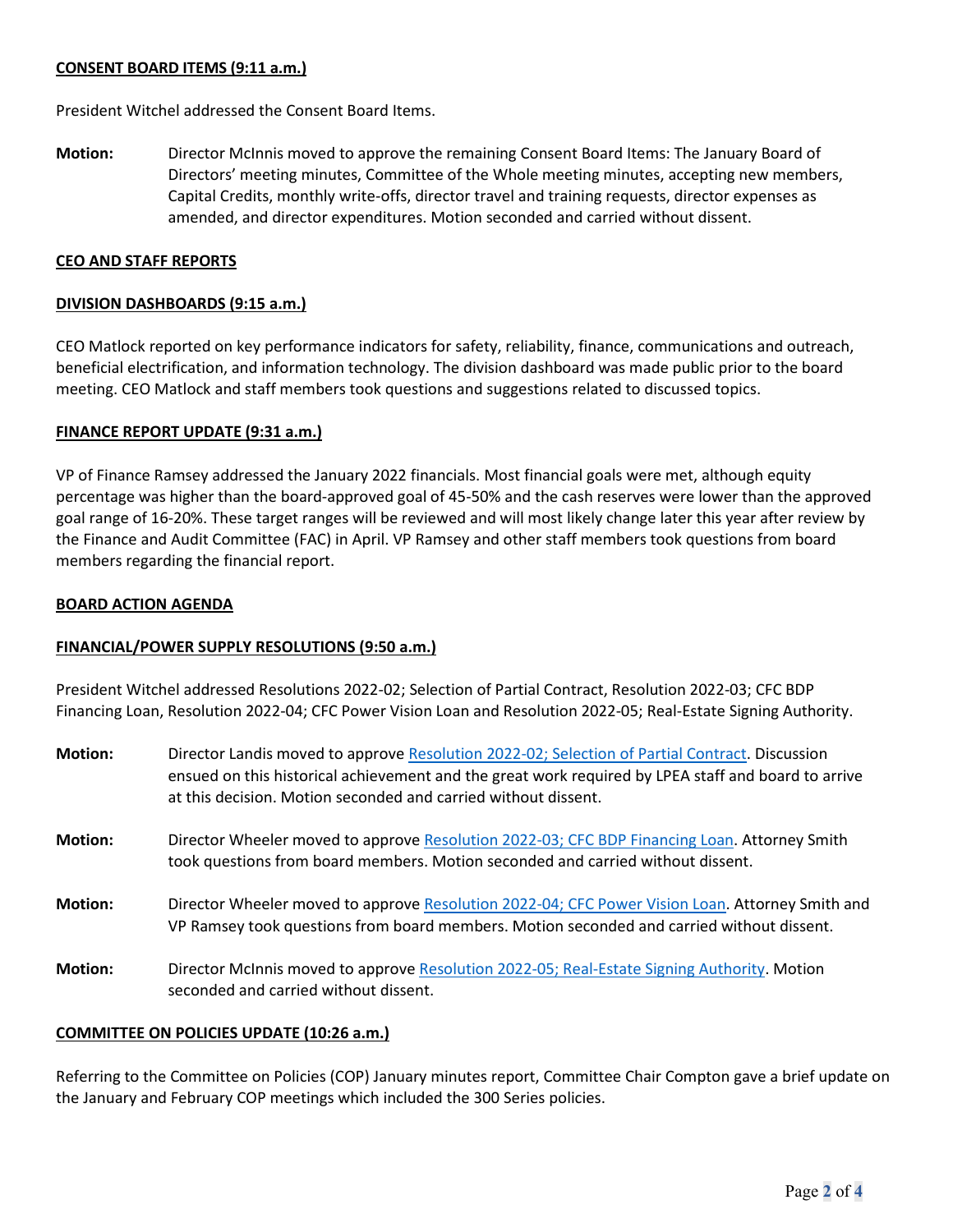Committee Chair Compton gave an overview of Policy 105 – Elections and Voting Procedures revisions from noncommittee members. Committee Chair Compton and Attorney Smith took questions and suggestions.

**Motion:** Director Compton moved to accept the final revisions to Policy 105 as provided in the board packet. Discussion ensued on Section II., regarding returned ballots and Colorado quorum law in Section V. Motion seconded and carried without dissent.

# **2022 ANNUAL MEETING FORMAT ADOPTION (10:56 a.m.)**

Referring to the written memo provided by VP of Member Experience Knox, Attorney Smith gave an overview of the meeting format options for the 2022 Annual Meeting to be held on Thursday, May 12, 2022. VP Knox and CEO Matlock took questions, suggestions, and clarified how the hybrid option would work for LPEA members.

**Motion:** Director Wheeler moved to approve holding a hybrid meeting format for the 2022 Annual Meeting on Thursday, May 12, 2022, in the LPEA Durango Truck Barn. Motion seconded and carried without dissent.

### **REPORTS**

# **ATTORNEY REPORT (11:08 a.m.)**

Referring to the written report included in the board packet, Attorney Smith highlighted work done for LPEA staff and board members since the January meeting. Attorney Smith took questions and suggestions from board members regarding legal matters as noted in his reports.

### **DIRECTOR REPORTS – Round Up Foundation, Tri-State, and FastTrack Communications – (11:19 a.m.)**

Directors referred to written and verbal reports in the board packet and took questions and suggestions from board members and staff.

### **ATTORNEY UPDATE OF FERC, ADAMS COUNTY, AND COPUC ACTIONS (12:32 p.m.)**

Matthew Larson, Outside Counsel for LPEA, advised on the status of the cases related to Tri-State's wholesale electric rates and exit fee at FERC, the Colorado Public Utilities Commission (CoPUC), and Adams County District Court. Attorney Larson took questions from board members.

### **EXECUTIVE SESSION (12:36 p.m.)**

President Witchel requested a motion to move into executive session to discuss litigation matters.

**Motion:** Director Lee moved to enter executive session to discuss PUC litigation matters at FERC. Motion seconded and carried without dissent.

Director McInnis recused himself from part of the Tri-State litigation strategy discussion during executive session because of possible conflict with his role as a Tri-State board representative.

The board remained in executive session from 12:37 p.m. – 1:02 p.m.

Director Lewandowski left the board meeting at 1:02 p.m. and returned at 1:06 p.m.